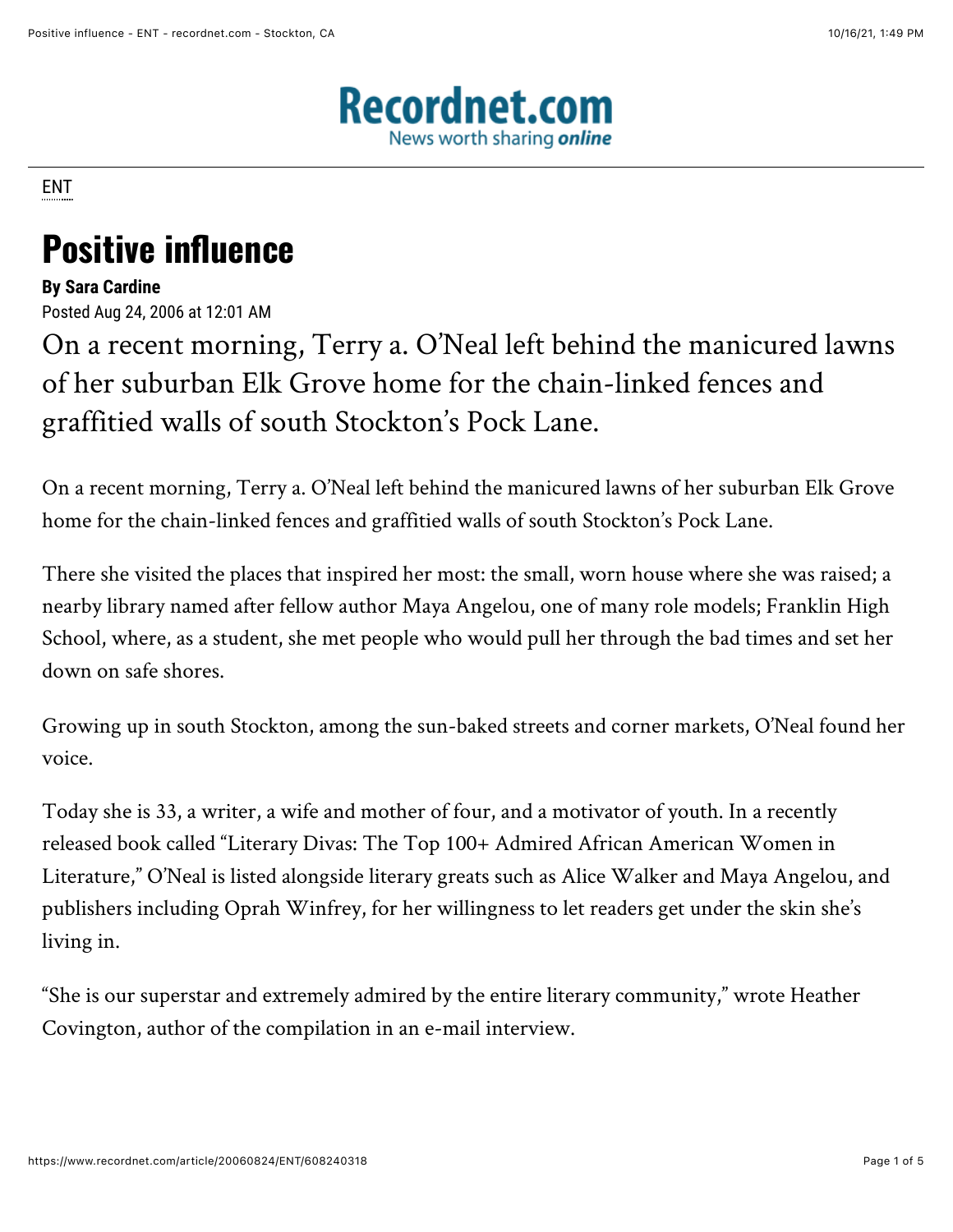On Saturday, O'Neal will sign copies of her works at Bookland Bookstore in Stockton. In the fall, she will tour the West Coast, speaking to middle- and high- school students about the importance of reading and writing.

But her journey, she admits, began in south Stockton, a place where hope can wear thin.

"Stockton doesn't have a lot of positive role models, especially people on the south side, and it's only getting worse," O'Neal said. "Kids don't see beyond their environment."

The home she used to live in is now showing its age. Faded paint and shabby shrubs line its slightly sagging frame. O'Neal knocks on the door, but no one's home. She looks at the metal numbers nailed to the porch post. 2212. All of her memories had their start in this modest home.

"If I had the opportunity to buy this house, I would," she said. "When I'm feeling down, I just want to come back home and be a little girl again."

Growing up as the second oldest of four children, O'Neal was both a dreamer and a troublemaker, recalls mother Barbara Williams.

"Terry was just rough. She was a rough little kid," she said. "Yes, she was an experience and a half."

Despite their vastly different personalities, Williams tried to raise her kids with an appreciation for art and literature. Williams recalls the time a 6-year-old O'Neal met Angelou when the famed author came to the Stockton African art gallery, where Williams worked, for a book-signing.

Williams had no clue then the meeting would be a milestone in O'Neal's life; nor did she know her daughter would follow in Angelou's footsteps. It wasn't until she read the manuscript of her first book of poetry, "Motion Sickness," published in 2000, that Williams first understood O'Neal's true talent for the written word.

"It just took my breath away," she says of the manuscript. "It made me see what was inside her, (and) I had a deeper appreciation for her as a person."

The author remembers the emotional uncertainty she had writing "Motion Sickness." Newly married at age 18, she worked a full-time job by day and attended community college by night.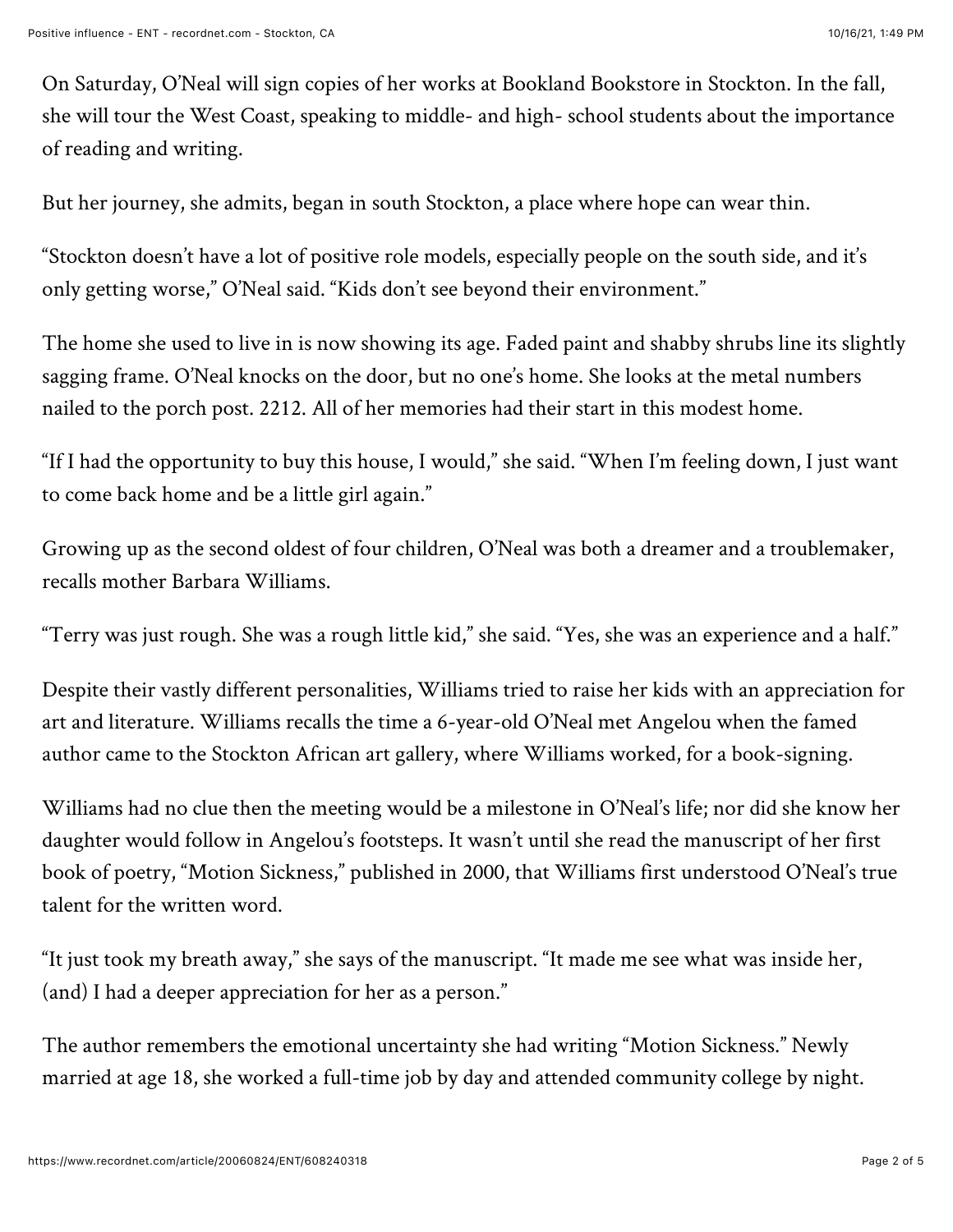Even as she penned swift lines, her first baby swam and kicked inside her.

Her nerves were all but shot with the anticipation of being published. Would people read it? What would her words say about her?

The nerves were gone one year later when O'Neal published "The Poet Speaks in Black," a collection of inspiring pieces about family, self-esteem and black history and pride. Three other books, including a children's book and a novel for young adults, succeeded her first efforts.

The novel "Sweet Lavender," about a young girl whose world is turned upside down by her father's betrayal and abandonment of the family, mirrors O'Neal's own struggles with male figures in her formative years.

During a recent lunch break at the Sno-White Fast Foods on East Mariposa Road, one of her most beloved old haunts, O'Neal sips at a root beer. Her face is half-shaded by an awning as she looks across the road to the Big Value grocery store.

She remembers walking to the store one day as a teenager and being accosted by an older man who lived down the street from her Pock Lane home.

Just mentioning the incident brings up fresh memories of this man who, she says, had earlier raped her and stalked both her and her sisters. He ranks among a few men O'Neal counts as failed father figures - something she so desperately sought to fill the void in her heart left by a hard-working and often-absent father.

"I reached out to older men, and it turned my life upside down," she says.

The attack, her misadventures with a friend's father - these are things she doesn't tell everyone, things she lived with for years in silence. But she wants it to come into the light. O'Neal's next book, to be called "In a World of My Own," explores those dark spots in the author's life and heart. Writing it wasn't easy, she says, but the truth had to come out.

"It's to give all the different sides of my life," she said.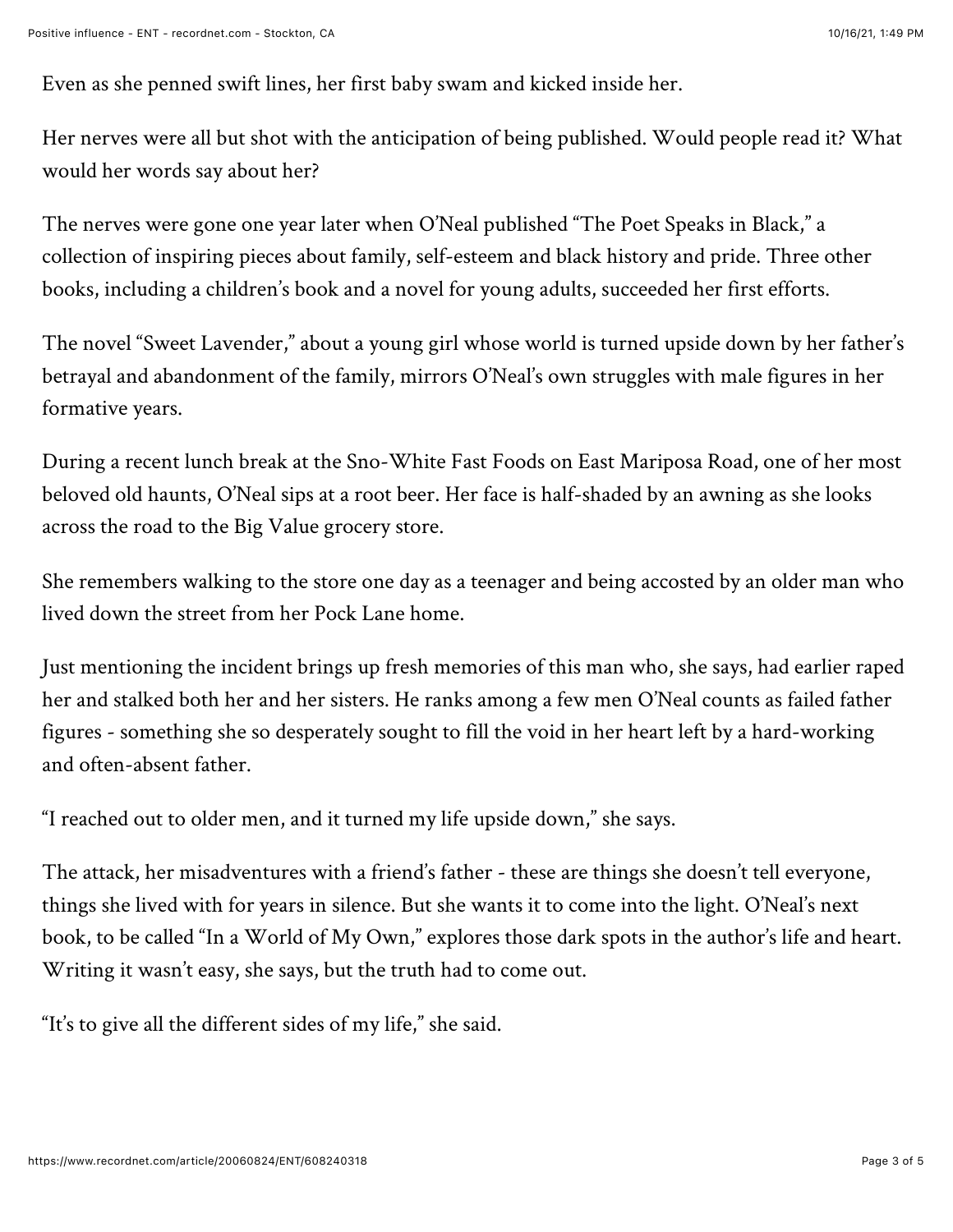One of the people who helped the young O'Neal through the periods of darkness was her high school counselor Mable "Jimi" Choice, who joined O'Neal during visit to Stockton that included a trip to Franklin High's halls.

Affectionately called Ms. Choice by those who know her, the now-retired counselor admits to being a mother figure for many of the students she saw.

"She was an open door, a refuge from the storm," O'Neal said, patting Choice's arm. "She always welcomes you in her home, always. It doesn't get better than this."

"I'm her other mother," Choice said, laughing.

In that role, the counselor saw O'Neal through things she couldn't have shared with friends and family members.

The author's gratitude is evident in a poem called " ... and the beat goes on." Dedicated to Choice, it speaks to all the strong women hewn from the places she knows as home.

"Voice of wisdom

she speaks

Bringing forth

A kaliedoscope of brilliant shades

Green, blue, red, purple, gold

Lyrical wonders unfold

she prances

Leaving behind footprints

In the sand

Placing her mark on the land."